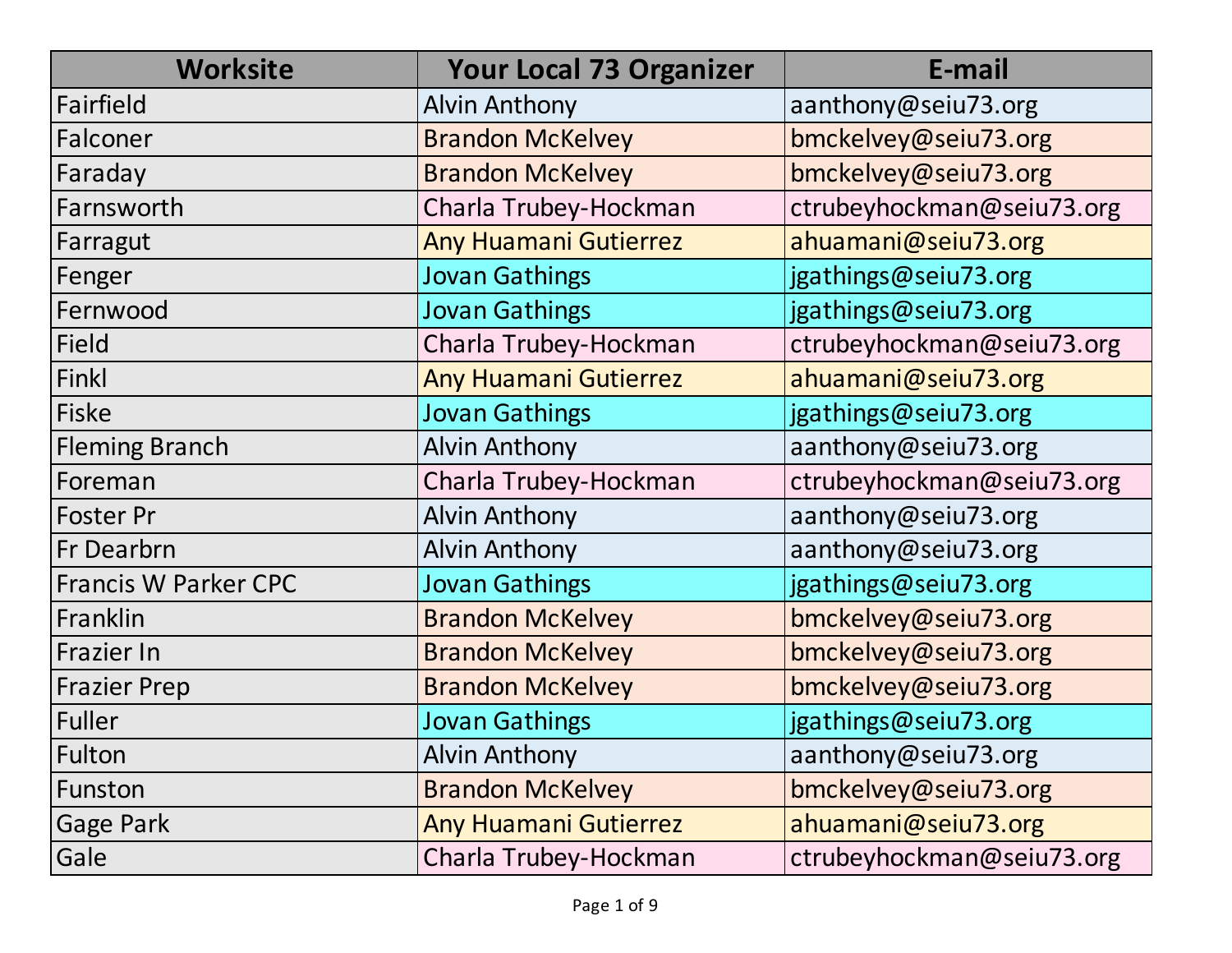| <b>Worksite</b>             | <b>Your Local 73 Organizer</b> | E-mail                    |
|-----------------------------|--------------------------------|---------------------------|
| Galileo                     | <b>Any Huamani Gutierrez</b>   | ahuamani@seiu73.org       |
| Gallistel                   | <b>Jovan Gathings</b>          | jgathings@seiu73.org      |
| <b>Garfield Park Office</b> | <b>Any Huamani Gutierrez</b>   | ahuamani@seiu73.org       |
| Garvey                      | <b>Jovan Gathings</b>          | jgathings@seiu73.org      |
| Garvy                       | Charla Trubey-Hockman          | ctrubeyhockman@seiu73.org |
| Gary                        | <b>Any Huamani Gutierrez</b>   | ahuamani@seiu73.org       |
| Gillespie                   | <b>Jovan Gathings</b>          | jgathings@seiu73.org      |
| Global                      | <b>Jovan Gathings</b>          | jgathings@seiu73.org      |
| Goethe                      | <b>Brandon McKelvey</b>        | bmckelvey@seiu73.org      |
| Goode HS                    | <b>Alvin Anthony</b>           | aanthony@seiu73.org       |
| Goudy                       | Charla Trubey-Hockman          | ctrubeyhockman@seiu73.org |
| Graham                      | <b>Any Huamani Gutierrez</b>   | ahuamani@seiu73.org       |
| <b>Graham Tng</b>           | <b>Any Huamani Gutierrez</b>   | ahuamani@seiu73.org       |
| Gray                        | Charla Trubey-Hockman          | ctrubeyhockman@seiu73.org |
| Greeley                     | <b>Brandon McKelvey</b>        | bmckelvey@seiu73.org      |
| <b>Green Wen</b>            | <b>Alvin Anthony</b>           | aanthony@seiu73.org       |
| Greene                      | <b>Any Huamani Gutierrez</b>   | ahuamani@seiu73.org       |
| Gregory                     | <b>Brandon McKelvey</b>        | bmckelvey@seiu73.org      |
| Gresham                     | <b>Jovan Gathings</b>          | jgathings@seiu73.org      |
| <b>Grimes</b>               | <b>Alvin Anthony</b>           | aanthony@seiu73.org       |
| Grissom                     | <b>Jovan Gathings</b>          | jgathings@seiu73.org      |
| <b>Gunsaulus</b>            | <b>Any Huamani Gutierrez</b>   | ahuamani@seiu73.org       |
| H B Stowe                   | <b>Brandon McKelvey</b>        | bmckelvey@seiu73.org      |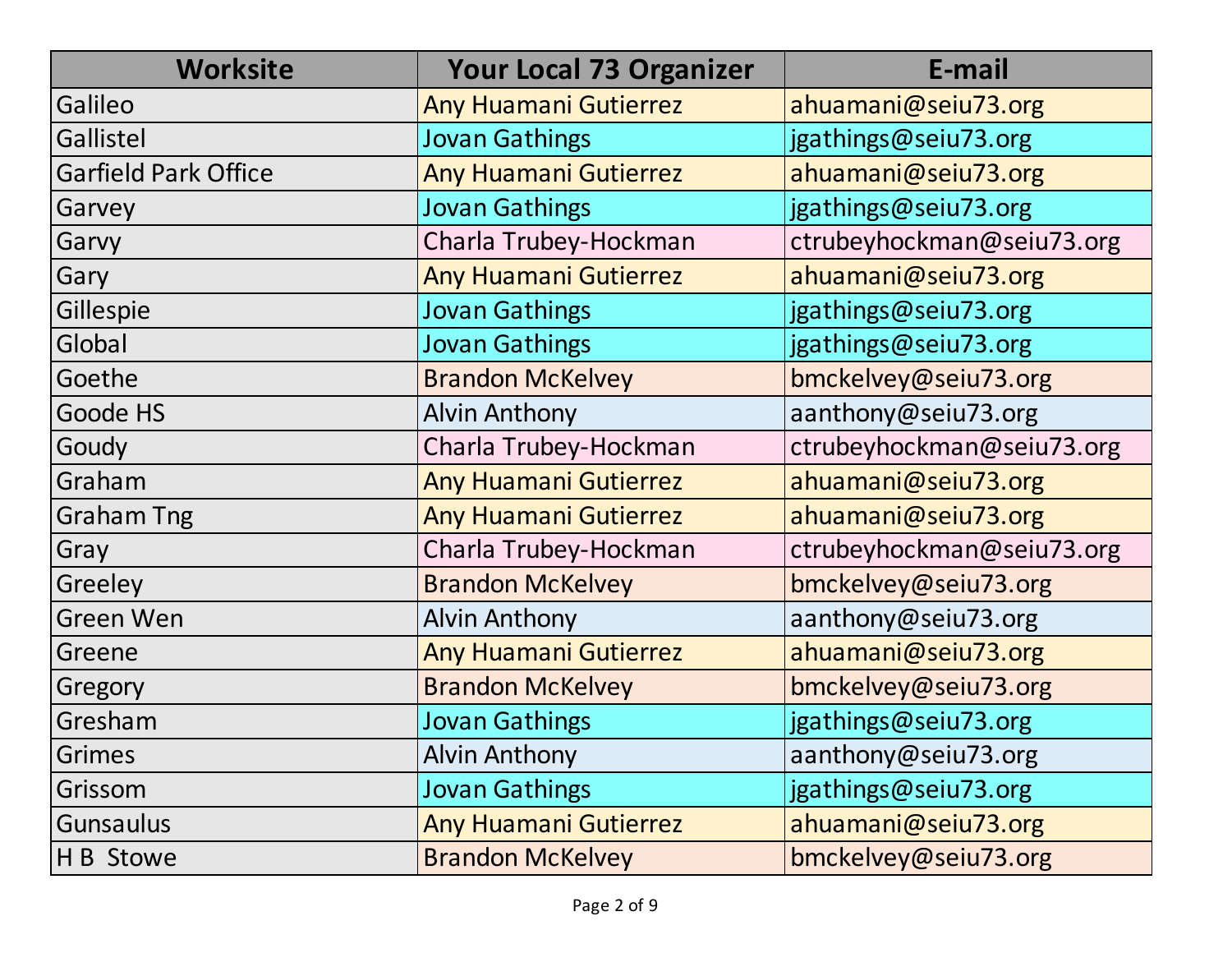| <b>Worksite</b>                                        | <b>Your Local 73 Organizer</b> | E-mail                    |
|--------------------------------------------------------|--------------------------------|---------------------------|
| <b>Haines</b>                                          | <b>Any Huamani Gutierrez</b>   | ahuamani@seiu73.org       |
| Hale                                                   | <b>Alvin Anthony</b>           | aanthony@seiu73.org       |
| Haley                                                  | <b>Jovan Gathings</b>          | jgathings@seiu73.org      |
| Hamilton                                               | <b>Brandon McKelvey</b>        | bmckelvey@seiu73.org      |
| Hamline                                                | <b>Any Huamani Gutierrez</b>   | ahuamani@seiu73.org       |
| Hammond                                                | Any Huamani Gutierrez          | ahuamani@seiu73.org       |
| Hampton                                                | <b>Alvin Anthony</b>           | aanthony@seiu73.org       |
| Hancock                                                | <b>Any Huamani Gutierrez</b>   | ahuamani@seiu73.org       |
| Hanson Pk                                              | <b>Brandon McKelvey</b>        | bmckelvey@seiu73.org      |
| Harlan                                                 | <b>Jovan Gathings</b>          | jgathings@seiu73.org      |
| Harper                                                 | <b>Alvin Anthony</b>           | aanthony@seiu73.org       |
| Harte                                                  | <b>Jovan Gathings</b>          | jgathings@seiu73.org      |
| Harvard                                                | <b>Alvin Anthony</b>           | aanthony@seiu73.org       |
| Haugan                                                 | Charla Trubey-Hockman          | ctrubeyhockman@seiu73.org |
| Hawthorne                                              | <b>Brandon McKelvey</b>        | bmckelvey@seiu73.org      |
| <b>Hay Comm</b>                                        | <b>Brandon McKelvey</b>        | bmckelvey@seiu73.org      |
| Hayt                                                   | Charla Trubey-Hockman          | ctrubeyhockman@seiu73.org |
| <b>Healy</b>                                           | <b>Any Huamani Gutierrez</b>   | ahuamani@seiu73.org       |
| <b>Hearst</b>                                          | <b>Alvin Anthony</b>           | aanthony@seiu73.org       |
| <b>Hedges</b>                                          | <b>Any Huamani Gutierrez</b>   | ahuamani@seiu73.org       |
| Hefferan                                               | <b>Brandon McKelvey</b>        | bmckelvey@seiu73.org      |
| Helen Peirce International Studicany Huamani Gutierrez |                                | ahuamani@seiu73.org       |
| Henderson                                              | <b>Alvin Anthony</b>           | aanthony@seiu73.org       |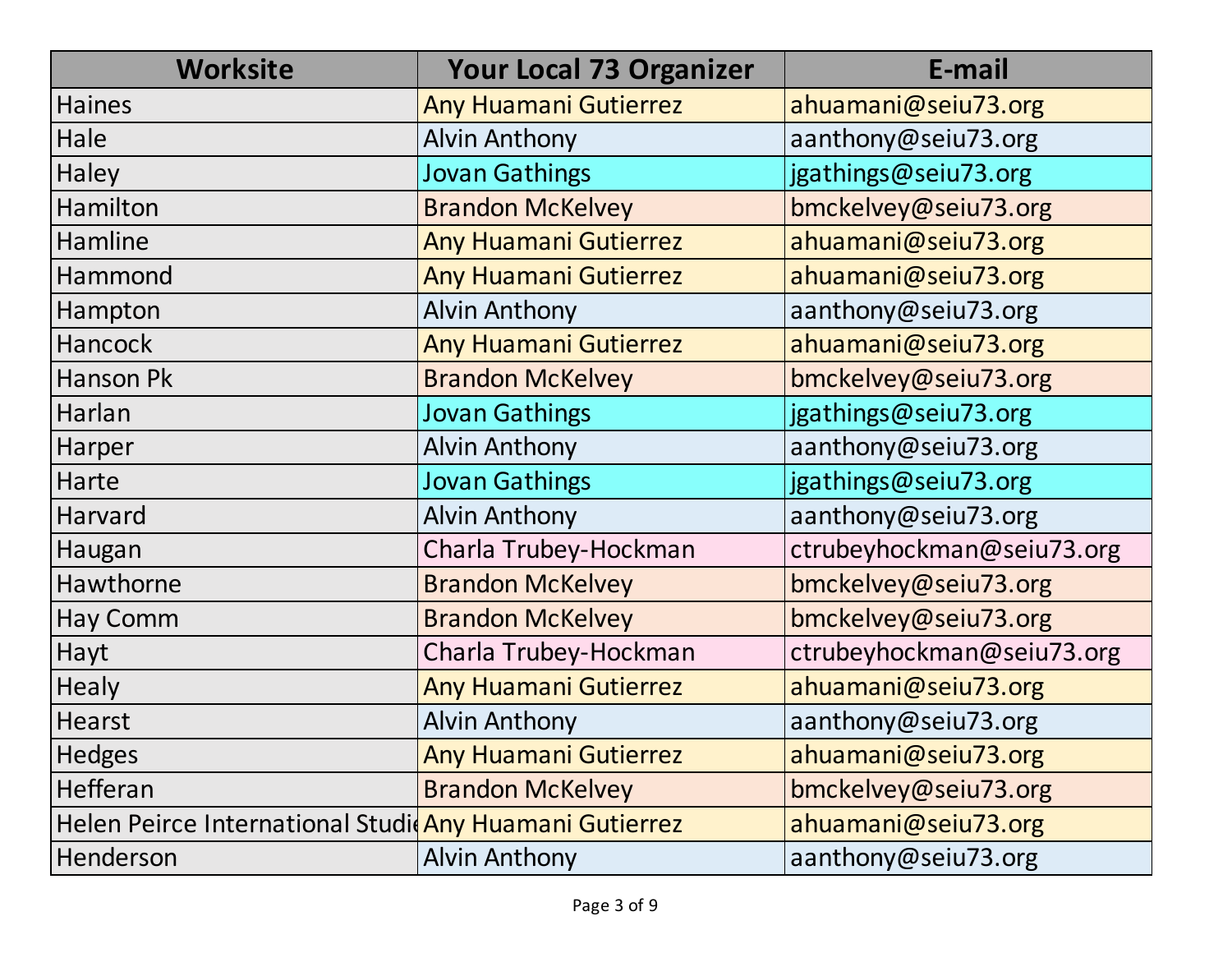| <b>Worksite</b>                               | <b>Your Local 73 Organizer</b> | E-mail                    |
|-----------------------------------------------|--------------------------------|---------------------------|
| <b>Hendricks</b>                              | <b>Jovan Gathings</b>          | jgathings@seiu73.org      |
| <b>Henry</b>                                  | Charla Trubey-Hockman          | ctrubeyhockman@seiu73.org |
| Hernandez                                     | <b>Any Huamani Gutierrez</b>   | ahuamani@seiu73.org       |
| <b>Heroes</b>                                 | <b>Jovan Gathings</b>          | jgathings@seiu73.org      |
| Herzl                                         | <b>Brandon McKelvey</b>        | bmckelvey@seiu73.org      |
| Hibbard                                       | Charla Trubey-Hockman          | ctrubeyhockman@seiu73.org |
| <b>Higgins</b>                                | <b>Jovan Gathings</b>          | jgathings@seiu73.org      |
| Hirsch                                        | <b>Jovan Gathings</b>          | jgathings@seiu73.org      |
| <b>Hitch</b>                                  | Charla Trubey-Hockman          | ctrubeyhockman@seiu73.org |
| Holden                                        | <b>Any Huamani Gutierrez</b>   | ahuamani@seiu73.org       |
| Holmes                                        | <b>Alvin Anthony</b>           | aanthony@seiu73.org       |
| Hope                                          | <b>Alvin Anthony</b>           | aanthony@seiu73.org       |
| Hope Institute Learning Academ Jovan Gathings |                                | jgathings@seiu73.org      |
| Howe                                          | <b>Brandon McKelvey</b>        | bmckelvey@seiu73.org      |
| Hoyne                                         | <b>Jovan Gathings</b>          | jgathings@seiu73.org      |
| Hubbard                                       | <b>Alvin Anthony</b>           | aanthony@seiu73.org       |
| Hughes C E                                    | <b>Brandon McKelvey</b>        | bmckelvey@seiu73.org      |
| Hughes/Dv                                     | <b>Jovan Gathings</b>          | jgathings@seiu73.org      |
| Hurley                                        | <b>Alvin Anthony</b>           | aanthony@seiu73.org       |
| <b>Hyde Park</b>                              | <b>Jovan Gathings</b>          | jgathings@seiu73.org      |
| Intr-Amer                                     | <b>Brandon McKelvey</b>        | bmckelvey@seiu73.org      |
| <b>Irving</b>                                 | <b>Any Huamani Gutierrez</b>   | ahuamani@seiu73.org       |
| Jackson                                       | <b>Any Huamani Gutierrez</b>   | ahuamani@seiu73.org       |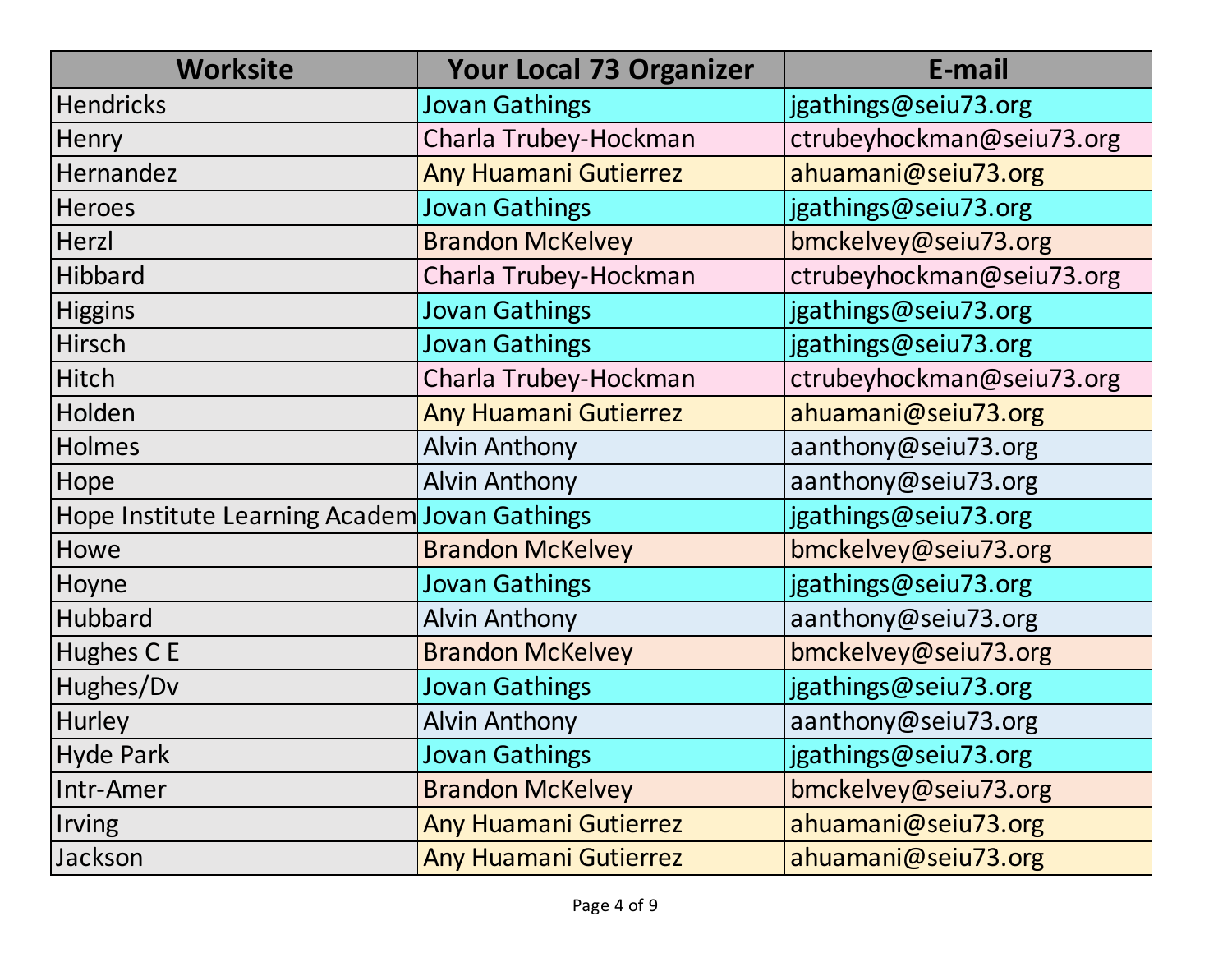| <b>Worksite</b>                                  | <b>Your Local 73 Organizer</b> | E-mail                    |
|--------------------------------------------------|--------------------------------|---------------------------|
| Jackson M                                        | <b>Alvin Anthony</b>           | aanthony@seiu73.org       |
| Jahn                                             | <b>Brandon McKelvey</b>        | bmckelvey@seiu73.org      |
| Jamieson                                         | Charla Trubey-Hockman          | ctrubeyhockman@seiu73.org |
| Jeffersn N                                       | <b>Alvin Anthony</b>           | aanthony@seiu73.org       |
| Jensen                                           | <b>Brandon McKelvey</b>        | bmckelvey@seiu73.org      |
| <b>Jesse Ow A</b>                                | <b>Jovan Gathings</b>          | jgathings@seiu73.org      |
| John Barry Elementary School Br Brandon McKelvey |                                | bmckelvey@seiu73.org      |
| Johnson                                          | <b>Brandon McKelvey</b>        | bmckelvey@seiu73.org      |
| <b>Jones Coll</b>                                | <b>Any Huamani Gutierrez</b>   | ahuamani@seiu73.org       |
| Joplin                                           | <b>Alvin Anthony</b>           | aanthony@seiu73.org       |
| Jordan Scl                                       | Charla Trubey-Hockman          | ctrubeyhockman@seiu73.org |
| Juarez                                           | <b>Any Huamani Gutierrez</b>   | ahuamani@seiu73.org       |
| Julian                                           | <b>Jovan Gathings</b>          | jgathings@seiu73.org      |
| Jungman                                          | <b>Any Huamani Gutierrez</b>   | ahuamani@seiu73.org       |
| <b>Kanoon Mag</b>                                | <b>Any Huamani Gutierrez</b>   | ahuamani@seiu73.org       |
| <b>Keller</b>                                    | <b>Alvin Anthony</b>           | aanthony@seiu73.org       |
| <b>Kellman Cr</b>                                | <b>Brandon McKelvey</b>        | bmckelvey@seiu73.org      |
| <b>Kellogg</b>                                   | <b>Alvin Anthony</b>           | aanthony@seiu73.org       |
| <b>Kelly</b>                                     | <b>Any Huamani Gutierrez</b>   | ahuamani@seiu73.org       |
| Kelvyn Pk                                        | <b>Brandon McKelvey</b>        | bmckelvey@seiu73.org      |
| Kennedy                                          | <b>Alvin Anthony</b>           | aanthony@seiu73.org       |
| Kenwood                                          | <b>Jovan Gathings</b>          | jgathings@seiu73.org      |
| Kershaw                                          | <b>Alvin Anthony</b>           | aanthony@seiu73.org       |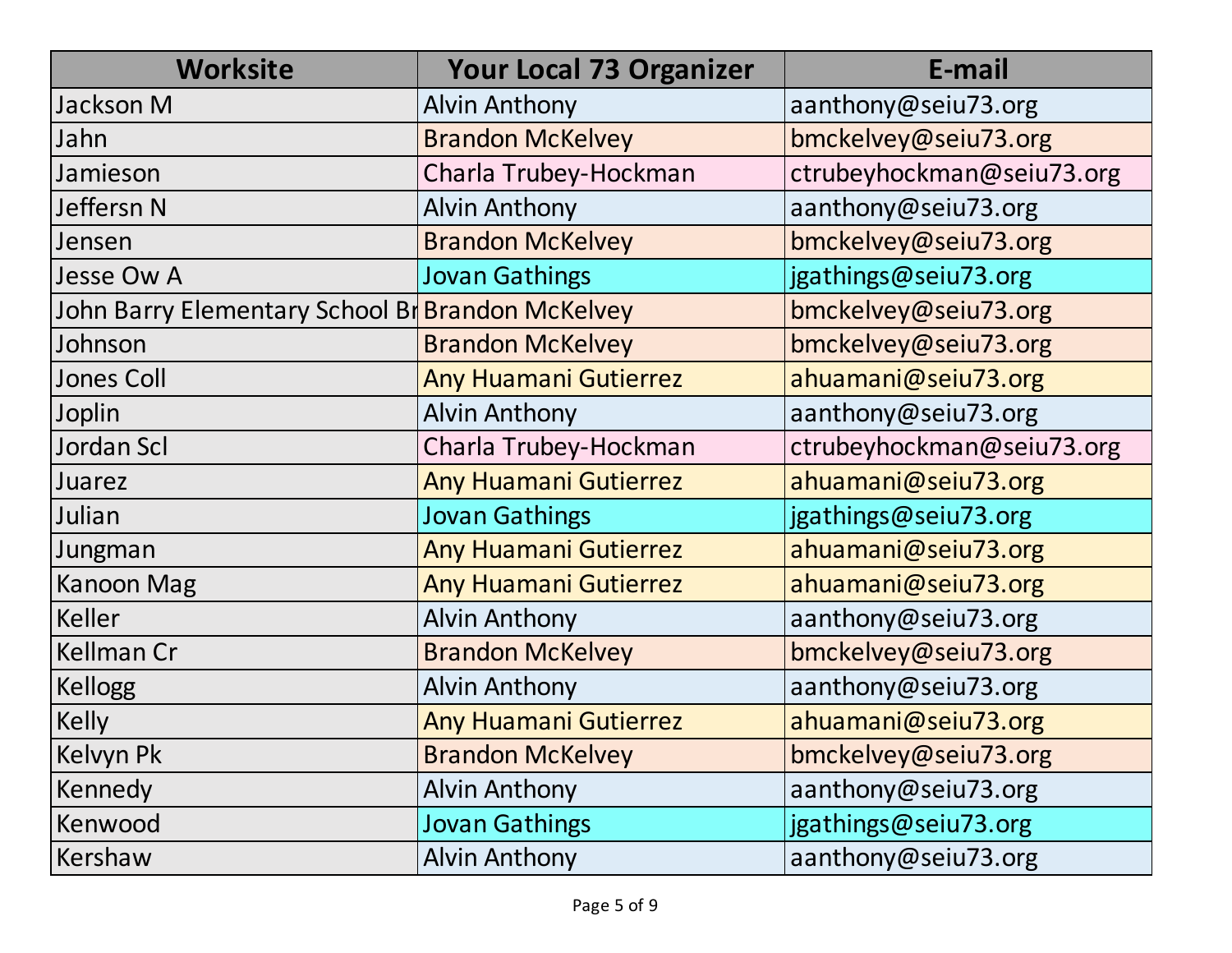| <b>Worksite</b>                   | <b>Your Local 73 Organizer</b> | E-mail                    |
|-----------------------------------|--------------------------------|---------------------------|
| Kilmer                            | Charla Trubey-Hockman          | ctrubeyhockman@seiu73.org |
| King HS                           | <b>Jovan Gathings</b>          | jgathings@seiu73.org      |
| Kinzie                            | <b>Alvin Anthony</b>           | aanthony@seiu73.org       |
| <b>Kipling</b>                    | <b>Alvin Anthony</b>           | aanthony@seiu73.org       |
| <b>KIPP Ascend Charter School</b> | <b>Brandon McKelvey</b>        | bmckelvey@seiu73.org      |
| <b>KIPP Bloom College Prep</b>    | <b>Alvin Anthony</b>           | aanthony@seiu73.org       |
| <b>KIPP CREATE</b>                | <b>Brandon McKelvey</b>        | bmckelvey@seiu73.org      |
| <b>KIPP-ONE</b>                   | <b>Brandon McKelvey</b>        | bmckelvey@seiu73.org      |
| <b>Kozminski</b>                  | <b>Jovan Gathings</b>          | jgathings@seiu73.org      |
| Lake View                         | Charla Trubey-Hockman          | ctrubeyhockman@seiu73.org |
| Lane Tech                         | <b>Brandon McKelvey</b>        | bmckelvey@seiu73.org      |
| Langfrd Ac                        | <b>Alvin Anthony</b>           | aanthony@seiu73.org       |
| Lara Acdmy                        | <b>Any Huamani Gutierrez</b>   | ahuamani@seiu73.org       |
| Lasalle                           | <b>Brandon McKelvey</b>        | bmckelvey@seiu73.org      |
| LaSalle Mg                        | <b>Brandon McKelvey</b>        | bmckelvey@seiu73.org      |
| Lavizzo                           | <b>Jovan Gathings</b>          | jgathings@seiu73.org      |
| Lee                               | <b>Alvin Anthony</b>           | aanthony@seiu73.org       |
| Leland                            | <b>Brandon McKelvey</b>        | bmckelvey@seiu73.org      |
| Lenart                            | <b>Alvin Anthony</b>           | aanthony@seiu73.org       |
| Lewis                             | <b>Brandon McKelvey</b>        | bmckelvey@seiu73.org      |
| Libby                             | <b>Alvin Anthony</b>           | aanthony@seiu73.org       |
| Lincoln                           | <b>Brandon McKelvey</b>        | bmckelvey@seiu73.org      |
| Lincoln Pk                        | <b>Brandon McKelvey</b>        | bmckelvey@seiu73.org      |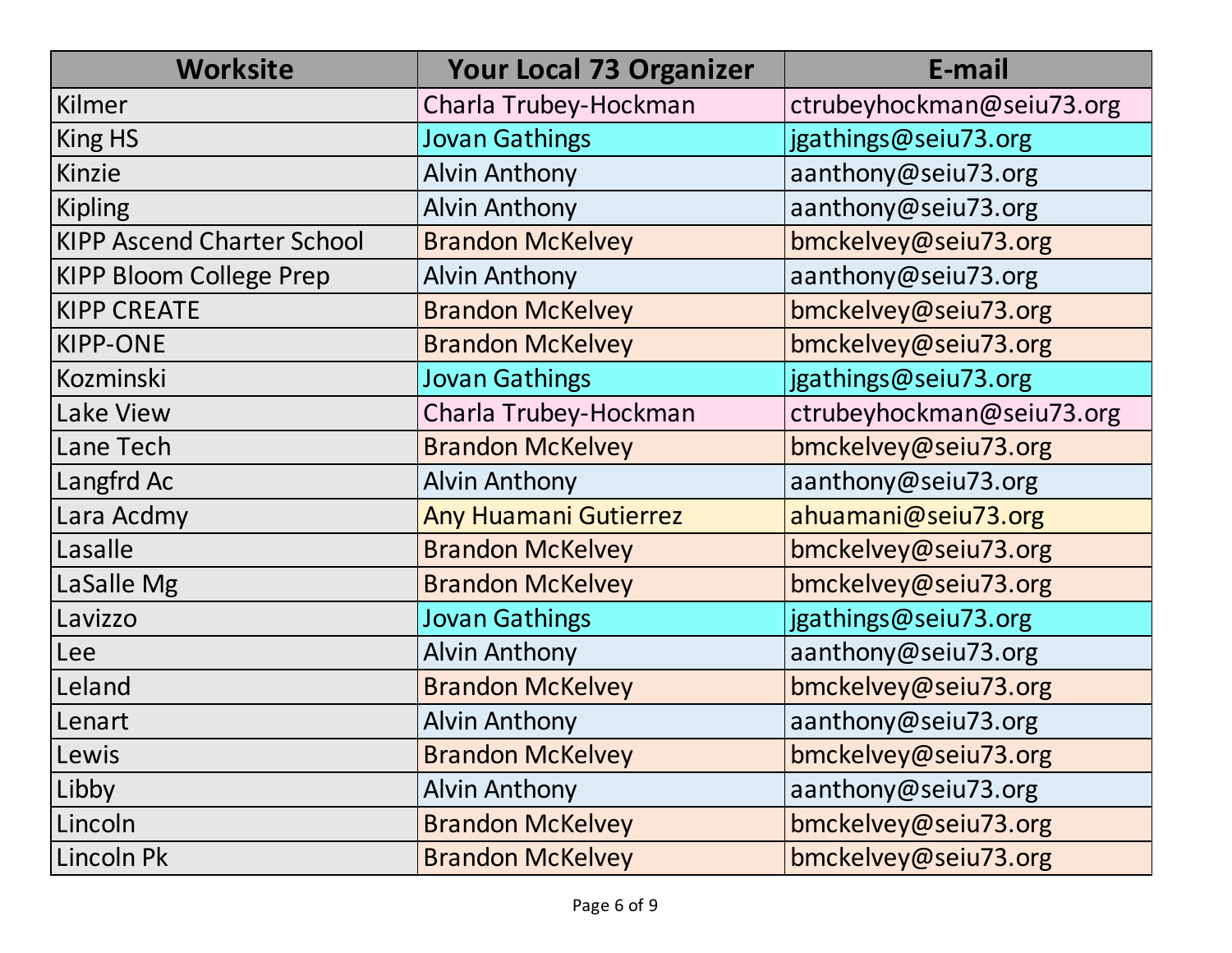| <b>Worksite</b>                | <b>Your Local 73 Organizer</b> | E-mail               |
|--------------------------------|--------------------------------|----------------------|
| Lindblom                       | <b>Alvin Anthony</b>           | aanthony@seiu73.org  |
| Linne                          | <b>Brandon McKelvey</b>        | bmckelvey@seiu73.org |
| <b>Little Vil</b>              | <b>Any Huamani Gutierrez</b>   | ahuamani@seiu73.org  |
| Lloyd                          | <b>Brandon McKelvey</b>        | bmckelvey@seiu73.org |
| Locke                          | <b>Brandon McKelvey</b>        | bmckelvey@seiu73.org |
| Logandale                      | <b>Brandon McKelvey</b>        | bmckelvey@seiu73.org |
| Lorca Sch                      | <b>Brandon McKelvey</b>        | bmckelvey@seiu73.org |
| Lovett                         | <b>Brandon McKelvey</b>        | bmckelvey@seiu73.org |
| Lowell                         | <b>Brandon McKelvey</b>        | bmckelvey@seiu73.org |
| Lozano Bil                     | <b>Any Huamani Gutierrez</b>   | ahuamani@seiu73.org  |
| LV-Infinity H                  | <b>Any Huamani Gutierrez</b>   | ahuamani@seiu73.org  |
| LV-Lawndale                    | <b>Brandon McKelvey</b>        | bmckelvey@seiu73.org |
| LV-Lt Vil Mlt                  | <b>Any Huamani Gutierrez</b>   | ahuamani@seiu73.org  |
| LV-Multiclt                    | <b>Any Huamani Gutierrez</b>   | ahuamani@seiu73.org  |
| LV-Soc Jus HS                  | <b>Any Huamani Gutierrez</b>   | ahuamani@seiu73.org  |
| LV-Wrld Lang                   | <b>Any Huamani Gutierrez</b>   | ahuamani@seiu73.org  |
| Lyon                           | <b>Brandon McKelvey</b>        | bmckelvey@seiu73.org |
| Madero                         | <b>Any Huamani Gutierrez</b>   | ahuamani@seiu73.org  |
| Madison                        | <b>Jovan Gathings</b>          | jgathings@seiu73.org |
| <b>Manierre</b>                | <b>Brandon McKelvey</b>        | bmckelvey@seiu73.org |
| Manley                         | <b>Brandon McKelvey</b>        | bmckelvey@seiu73.org |
| Mann                           | <b>Jovan Gathings</b>          | jgathings@seiu73.org |
| <b>Marine Military Academy</b> | <b>Jovan Gathings</b>          | jgathings@seiu73.org |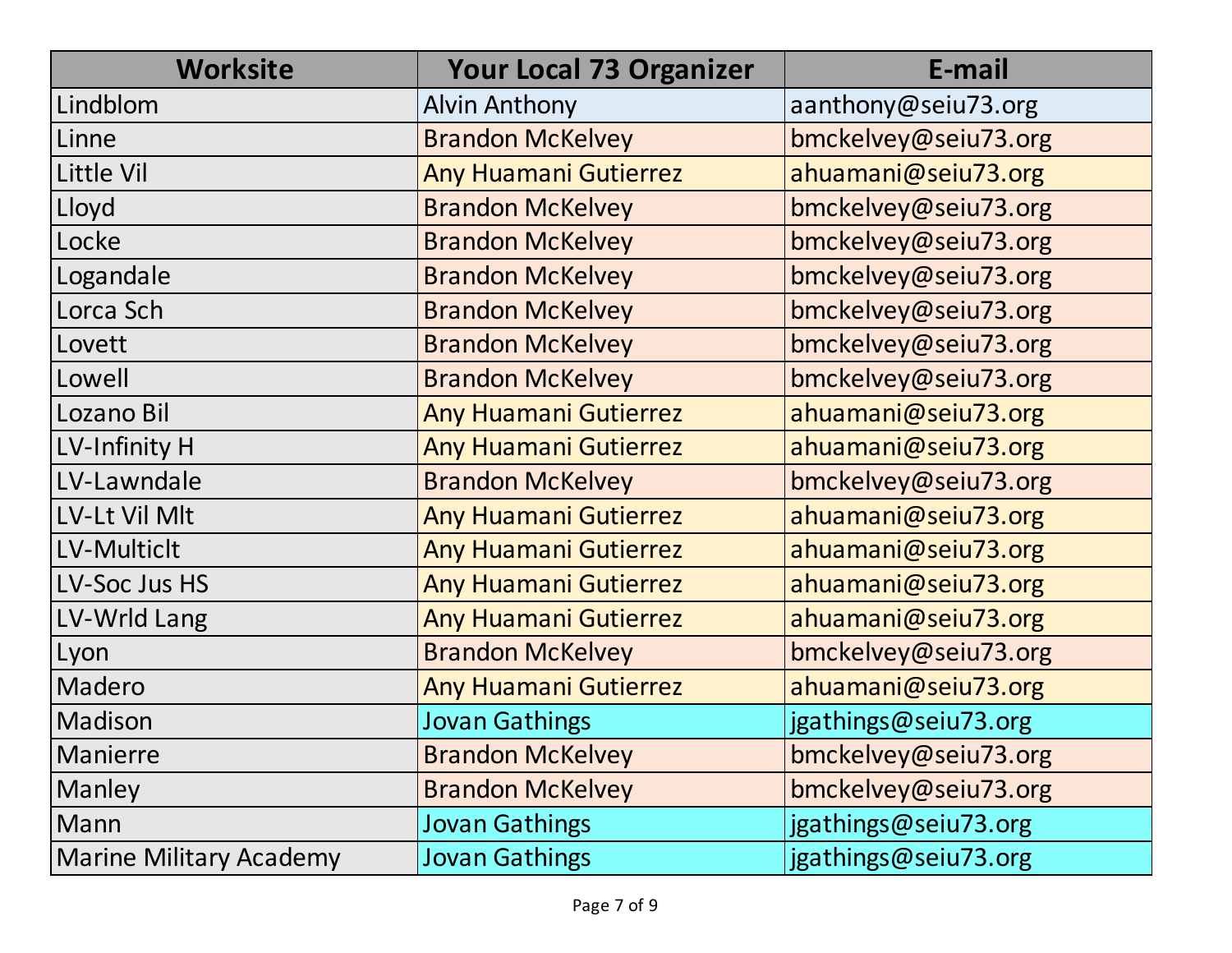| <b>Worksite</b>   | <b>Your Local 73 Organizer</b> | E-mail                    |
|-------------------|--------------------------------|---------------------------|
| Marquette         | <b>Alvin Anthony</b>           | aanthony@seiu73.org       |
| Marsh             | <b>Jovan Gathings</b>          | jgathings@seiu73.org      |
| Marshall          | <b>Brandon McKelvey</b>        | bmckelvey@seiu73.org      |
| Mason             | <b>Brandon McKelvey</b>        | bmckelvey@seiu73.org      |
| Mather            | Charla Trubey-Hockman          | ctrubeyhockman@seiu73.org |
| Mayer             | <b>Brandon McKelvey</b>        | bmckelvey@seiu73.org      |
| Mays Acad         | <b>Alvin Anthony</b>           | aanthony@seiu73.org       |
| <b>Mcauliffe</b>  | <b>Brandon McKelvey</b>        | bmckelvey@seiu73.org      |
| Mcclellan         | <b>Any Huamani Gutierrez</b>   | ahuamani@seiu73.org       |
| <b>Mccormick</b>  | <b>Any Huamani Gutierrez</b>   | ahuamani@seiu73.org       |
| Mccutcheon        | Charla Trubey-Hockman          | ctrubeyhockman@seiu73.org |
| Mcdade            | <b>Jovan Gathings</b>          | jgathings@seiu73.org      |
| Mcdowell          | <b>Jovan Gathings</b>          | jgathings@seiu73.org      |
| Mckay             | <b>Alvin Anthony</b>           | aanthony@seiu73.org       |
| <b>Mcnair Aca</b> | <b>Brandon McKelvey</b>        | bmckelvey@seiu73.org      |
| Mcpherson         | Charla Trubey-Hockman          | ctrubeyhockman@seiu73.org |
| Melody            | <b>Brandon McKelvey</b>        | bmckelvey@seiu73.org      |
| Metcalfe          | <b>Jovan Gathings</b>          | jgathings@seiu73.org      |
| <b>Milton Brn</b> | <b>Brandon McKelvey</b>        | bmckelvey@seiu73.org      |
| <b>Mireles</b>    | <b>Jovan Gathings</b>          | jgathings@seiu73.org      |
| Mitchell          | <b>Brandon McKelvey</b>        | bmckelvey@seiu73.org      |
| <b>MLKAcademy</b> | <b>Alvin Anthony</b>           | aanthony@seiu73.org       |
| Mollison          | <b>Jovan Gathings</b>          | jgathings@seiu73.org      |